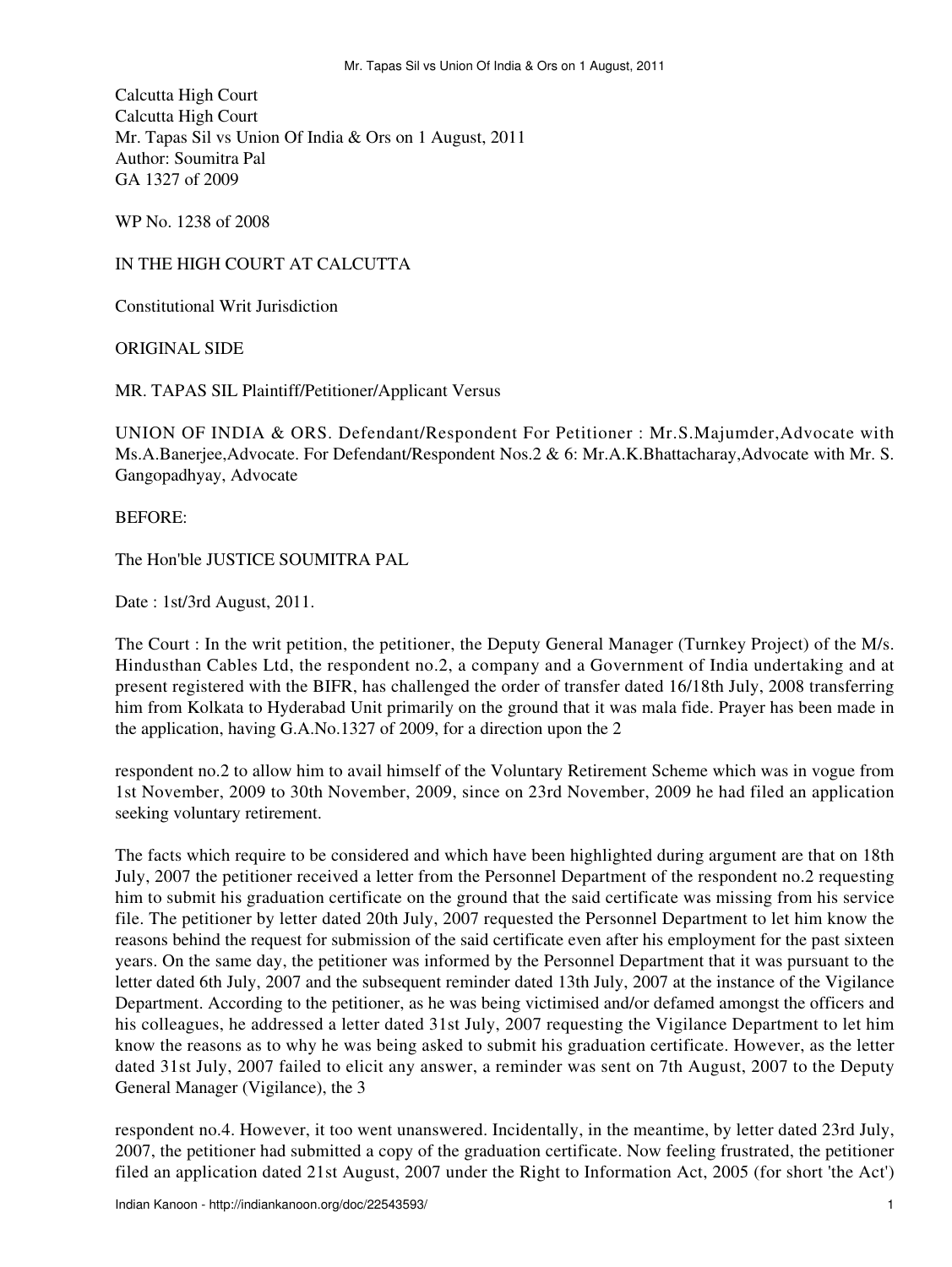with the Public Information Officer of the respondent no.2 reiterating the said request. Since no information was obtained, on 15th October, 2007 the petitioner applied before the First Appellate authority of the respondent no.2, but without any success. Aggrieved, on 1st February, 2008 the petitioner filed a second appeal before the Chief Information Commissioner, the Central Information Commission, New Delhi under section 19(3) of the Act. Pursuant thereto, the Central Information Commissioner by his order dated 4th June, 2008 held that the denial of information was unacceptable and the Public Information Officer of the respondent no.2 was directed to furnish the information. Consequent to the said order, the office of the Public Information Officer of the respondent no.2, by its letter dated 16th June, 2008 informed that a complaint was received against the petitioner on 27th June, 2007 alleging multiple irregularities/allegations and in connection with one such allegation an investigation had been undertaken by the Vigilance Department and the Personnel Department had requested the petitioner to furnish a copy of the graduation certificate. According to the 4

petitioner, under the guidelines of the Central Vigilance Commission any anonymous complaint must be filed and investigation has to be conducted within three months and a report has to be submitted. Thereafter, by letter dated 8th July, 2008 information was sought for on behalf of the petitioner from the Chief Vigilance Officer, the respondent no.3, regarding the name of the complainant, with regard to the steps taken pursuant to the complaint and whether the rules and regulations have been followed or not. According to the petitioner he came to know from a reliable source that there had been a group of officers in the office of the respondent no.2 who had taken animosity against him because of his honesty and sincerity in discharging his official duties. The respondent no.3 was also involved in the said unholy nexus of officers plotting against him and in order harass him a consorted effort was made by all such vindictive officers to remove the copy of his graduation certificate from the petitioner's service record through surreptitious means to create a false case against him so that his employment with the respondent no.2 could be put into jeopardy. Thereafter on or about 21st July, 2008 the petitioner was handed over the impugned order of transfer dated 16th/18th July, 2008. Mr. Soumya Majumder, learned advocate for the petitioner, reiterating the statements in the writ petition has submitted that it has not been rebutted in the affidavit-in-opposition of the respondents that the 5

Hyderabad unit of the respondent no.2 where the petitioner had been transferred, is not functioning. Submission is that the respondents in their affidavits have not annexed documents in support of administrative exigencies resulting in passing the order of transfer. That apart, on 8th July, 2008 a letter was written on behalf of the petitioner to the respondent no.3 regarding the complaints and soon thereafter, the transfer order dated 16th/18th July, 2008 transferring the petitioner from Kolkata to Hyderabad was issued. According to the petitioner since the impugned order does not record that it was issued on the ground of exigency and the letter dated 8th July, 2008 was closely followed by the impugned order of transfer dated 16/18th July, 2008, the impugned order of transfer is mala fide. Mr. Bhattacharya and Mr. Gangopadhaya, learned advocates appearing for the respondents have submitted that there is no averment in the petition about the persons who are conspiring against the petitioners. The petitioner has merely speculated that he has been made a victim. Moreover, the intention of transfer was to provide the petitioner a place where he would be allotted duties and thus it was not a punitive transfer. That the order of transfer was not punitive is evident since the designation of the petitioner was not changed and existing scale of pay was maintained. Submission has been made that mere absence of a few words that it was in public interest does not make the order of transfer invalid. 6

On a query, as to why the respondents failed to furnish before the second appellate authority the Office Memorandum dated 14th September, 2005 issued by the Central Vigilance Commissioner whereby it was directed that the identity of the complainant was to be kept secret, it has been fairly submitted that it should have been brought to the notice of the said authority.

Learned advocates for the parties have relied on several judgments which shall be dealt with appropriately in this judgment. It is seen from facts that on 18th July, 2007, the petitioner was directed to furnish a copy of the graduation certificate. On 20th July, 2007 the petitioner requested the respondent no.2 to let him know the reasons of such request. On the same day he was informed that it was at the instance of the Vigilance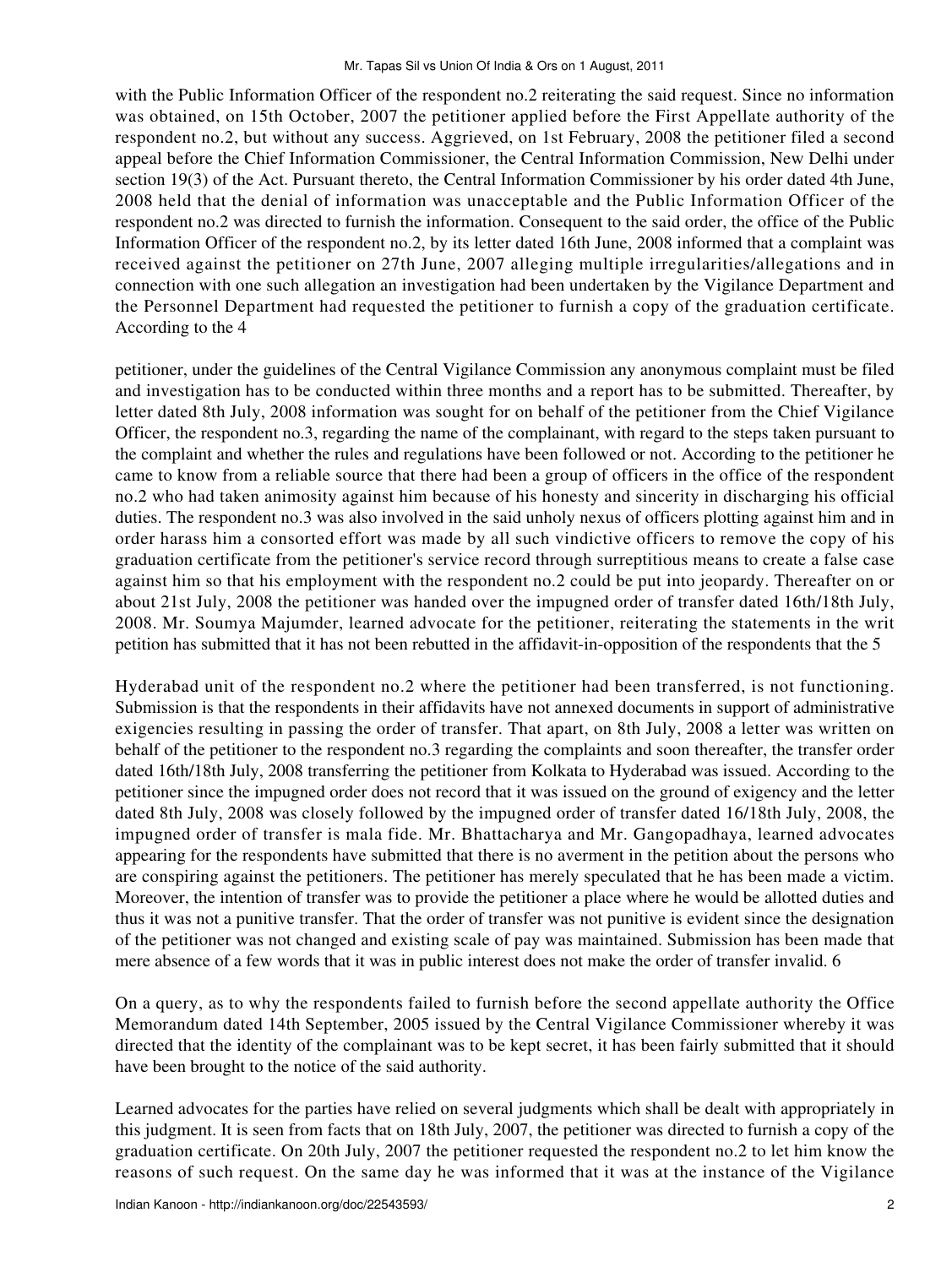Department. On 31st July, 2007 and on 7th August, 2007 the petitioner requested the authorities to let him know the reasons for such submission which met with no success. Aggrieved on 21st August, 2007 he filed an application under the Right to Information Act, 2005 which met with no result. Thereafter, an application was made before the Appellate authority. It met with the same fate. A second appeal was preferred. The second appellate authority by its order dated 4th June, 2008 directed the Chief Information Officer of the respondent no.2 to 7

furnish the information. Consequently, the respondent no.2 by its letter dated 16th June, 2008 intimated that it was pursuant to a complaint dated 27th June, 2007, as already noted. Thereafter, by letter dated 8th July, 2008 issued on behalf of the petitioner, the Chief Vigilance Officer, the respondent no.3, was requested to let him know the steps taken pursuant to the receipt of the complaint and whether rules have been followed or not. Soon thereafter, the petitioner received the order dated 16th/18th July, 2008 transferring him from Kolkata to Hyderabad unit. The question is whether the impugned order transferring the petitioner from Kolkata to Hyderabad is fraught with malice. In this regard the order dated 4th June, 2008 passed by the second appellate authority, some of the paragraphs in the petition and in the affidavit-in-opposition should be closely examined. It is pertinent to note the second appellate authority in its order dated 4th June, 2008 had made significant observations while dealing with the facts which are as follows:

"4. The CPIO has refused to provide the information u/s 8(1) (h) of the Act on the ground that the disclosure of information would impede the process of investigation. He has however not indicated the specific grounds for initiation of such investigation."

(Emphasis supplied)

8

Thereafter its "Decision" is as under:

"5. The CPIO has not indicated as to how the disclosure of such information as the purpose or the reason for obtaining a certificate would interfere with ongoing investigation, if any. The denial of information u/s 8(1) (h) of the Act is therefore un-acceptable. The CPIO is, therefore, directed to furnish the information asked for within 15 days from the date of issue of this decision."

(Emphasis supplied)

Therefore, it is evident that the appellate authority had held it was not indicated by the CPIO how the disclosure of information would interfere with the ongoing investigation and thus denial of information was not accepted and hence information was directed to be furnished. Now, since it has been alleged on behalf of the petitioner that after information was given on 16th June, 2008, the letter dated 8th July, 2008 furnished on his behalf had led to the issuance of the impugned order dated 16th July/18th July, 2008, it is appropriate to refer to paragraph 14 of the writ petition, which is as under:-

9

"14. Subsequent to the aforesaid Order dated 4.6.08 passed by the Central Information Commission, the office of the Public Information Officer of the Respondent No.2 Company vide its letter dated 16.6.08 informed your petitioner that a complaint was received on 27.6.07 as against your petitioner and in pursuance of the said complaint dated 27.6.07 alleging multiple irregularities/allegations, an investigation has been undertaken by the Vigilance Department and that in connection with one of such allegations leveled against your petitioner that the Personnel Department of the Respondent No.2 Company had requested your petitioner to furnish a copy of his graduation certificate for the purpose of verification. A copy of the aforesaid time bound communication dated 16.6.08 is annexed hereto and marked with the letter "P10".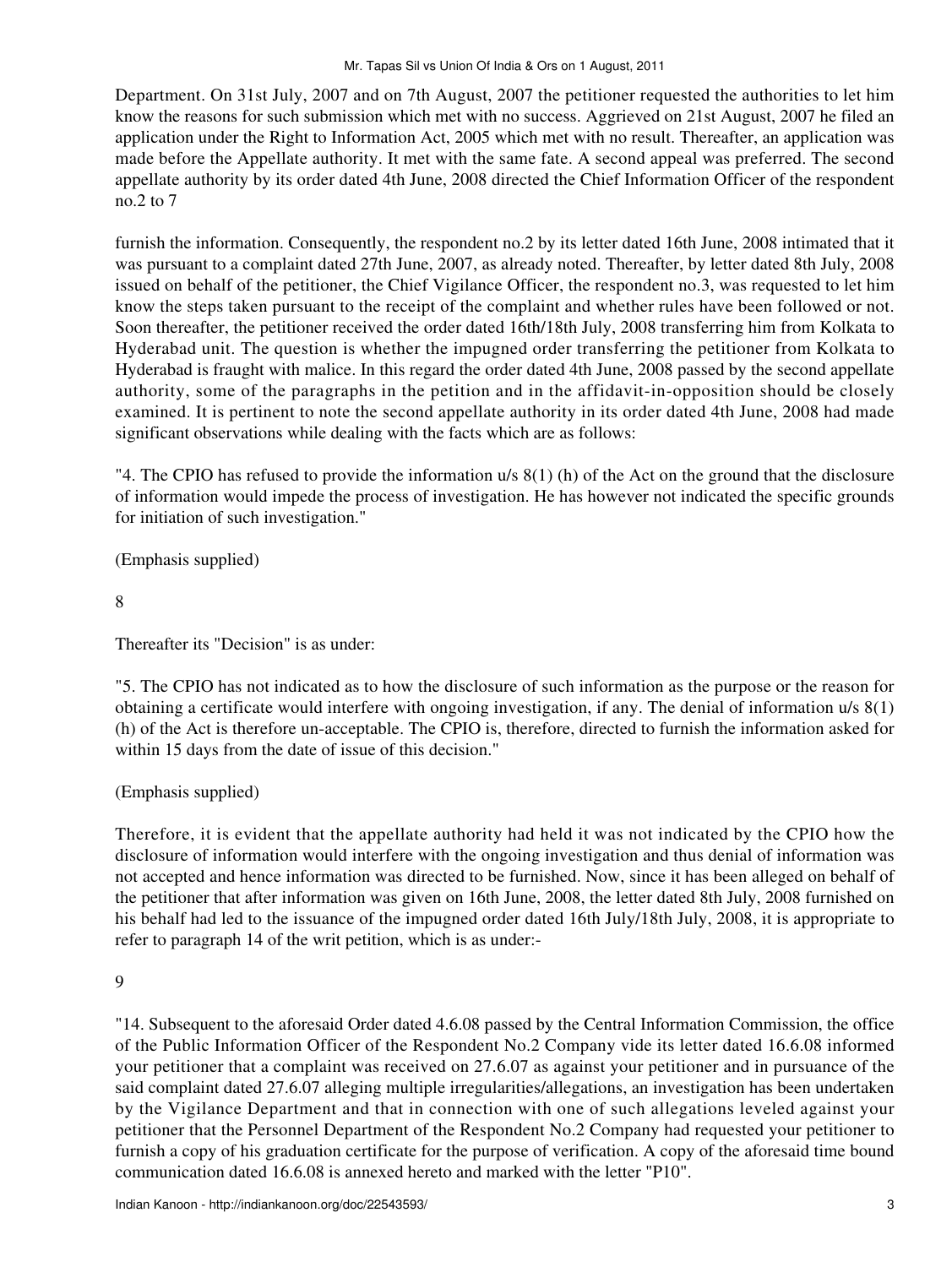It is evident from paragraph 14 of the writ petition that the petitioner was informed that the graduation certificate was sought for pursuant to a complaint.

Paragraph-14 of the writ petition has been dealt with in paragraph 12 of the affidavit-in-opposition affirmed on behalf of the respondent nos. 2 and 6. It is as under:-

10

"12. With regard to the contents of paragraphs 10,11,12,13 and 14 of the said petition, I say that to avoid the order of transfer the Petitioner is trying to make a story out of some facts which has no relevance to each other. I further say that it is the Petitioner who has made the issue relating to submission of the said certificate a complicated one by putting allegations of malafide followed by making applications and appeals under the Right to Information Act, 2005. In this regard, I categorically and specifically say that being a Senior Executive of the Respondent No.2 the acts and conduct of the Petitioner is uncalled for since he has tried to stall the administrative wheels of the Respondent No.2 in any manner whatsoever. I again say that the acts and conducts of the Petitioner cannot be supported since being a Government employee, he has tried to make an issue out of nothing by projecting himself indispensable to the Respondent No.2 which is absolutely an undemocratic and unhealthy attitude in the eye of law."

It appears from the tenor of the language used in paragraph-12 of the affidavit-in-opposition that the respondents had grudgingly accepted the order passed by the second Appellate Authority, as the respondents have tried to justify their stand by stating that the act and conduct of the petitioner was "uncalled for" and he had "tried to stall the administrative wheels of the respondent no.2" and "he has tried to make an issue out of nothing by projecting himself indispensable to the respondent no.2....". The oral submission of the learned advocate for the respondents that the 11

contents of the complaints could not be divulged due to the Office Memorandum dated 14th September, 2005 issued by the Vigilance Department is of no help to the stand taken by the respondents since, in my view, it is not clear what had prevented the respondents from furnishing the same before the second appellate authority. The reason for dealing in some detail with the paragraphs in the petition and in the affidavit-in-opposition in the light of the order dated 4th June, 2008 passed by the appellate authority is though the respondent nos. 2 and 6 in their affidavit have stated that "transfer is an incident of service" (paragraph 4(j) of the affidavit-in-opposition) and "the order of transfer of the petitioner to Hyderabad unit is normal phenomenon since transfer is part and parcel of the employment under the respondent no.2 which the petitioner has knowingly accepted", (paragraph 16 of the affidavit-in-opposition) however the respondents have not disclosed the reasons for such transfer. Examining the affidavit-in-opposition particularly paragraph-12 thereof, I find that the statements in the writ petition have been dealt with in a most casual and perfunctory manner. Since the impugned order of transfer was bereft of reasons and since the petitioner has alleged that the order of transfer was mala fide, it was incumbent on the part of the respondents to spell out the administrative exigency which necessitated in issuing the impugned order of transfer. As 12

the respondents even in their affidavit have not disclosed the reasons for issuing the order of transfer and as the letter on behalf of the petitioner dated 8th July, 2008 requesting the respondent no.3 to appraise the petitioner about the steps taken pursuant to the complaint against him was immediately followed by the impugned transfer order dated 16th/18th July, 2008 one cannot but conclude that the respondent no. 2 and 6 had acted with malice. That the respondent nos. 2 and 6 had acted in bad faith is evident from the proximity of events, that is, the issuance of the letter dated 8th July, 2008 on behalf of the petitioner, followed by the impugned order of transfer dated 16th/18th July, 2008.

It is an established proposition of law that transfer is an incident of service and it should not be stalled by an order of injunction on a mere asking. However, when the petitioner alleges that the order of transfer is fraught with malice, a duty is cast upon the respondents to spell out reasons in their affidavit which in the instant case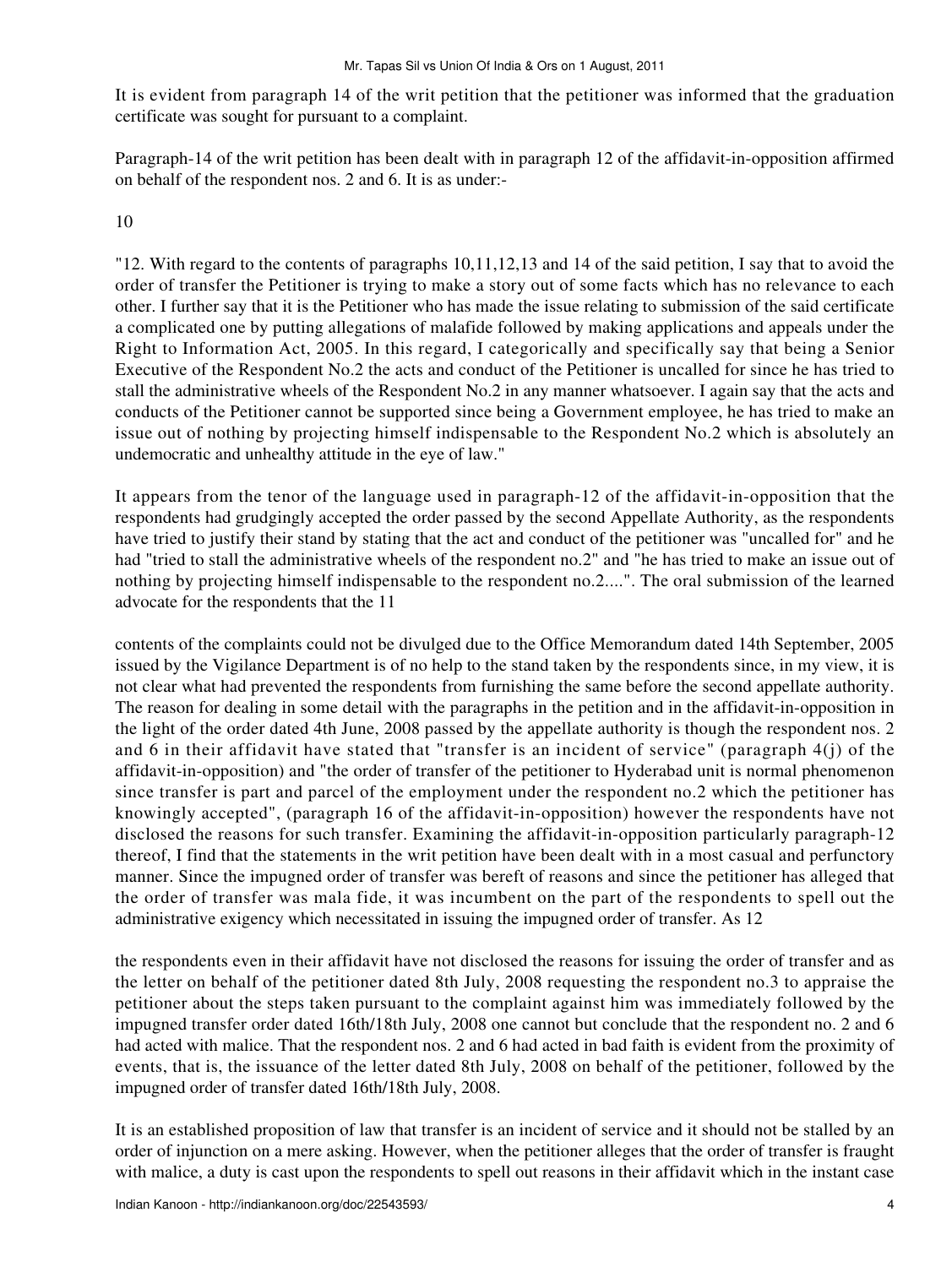is woefully absent. In this regard it is appropriate to refer to the law laid down in the judgement in Mukul Mitra vs. Union of India : 1982(II)CHN 157, relied on by the petitioner, wherein it has been held as under :

"....... The appellant has challenged the order of transfer as mala fide. We do not think that it is necessary for us to deal with the question 13

whether the order of transfer is mala fide or not. But at the same time, in our opinion, a person cannot be transferred from one place to another without any reason whatsoever. There must be some ground, be it in the interest of public service or for administrative reasons or any other reason. But if an order of transfer does not disclose any reason, either in the order itself or in the affidavit-in-opposition, such order cannot be sustained. So far as the instant case is concerned, the position of the respondents is worse, for the ground that has been alleged in the affidavit-in-opposition in support of the order of transfer has been found to be not true." (paragraph 13)

Therefore, law is that the order of transfer should spell out the reasons; if it does not, it should be disclosed in the affidavit. Now with regard to the judgments relied on behalf of the respondents in Mohd.Masood Ahmed v. State of U.P & Ors: 2007(8) SCC 150, it is evident that the Supreme Court had relied on the law laid down in Abani Kanta Ray v. State of Orissa: 1995 Supp (4) SCC 169 wherein it was held that ordinarily Courts have no jurisdiction to interfere with the order of transfer unless the Court finds that either the order is clearly arbitrary or vitiated by mala fides or there is an infraction of the any professed norm or principle governing the transfer. It was held in paragraph 8 in Mohd. 14

Masood Ahmed (supra) that an order of transfer depends on the facts and circumstances of an individual case. The law laid down in Mohd. Masood Ahmed (supra) is not applicable to the facts of the instant case in hand as the petitioner was directed to be transferred by the order dated 16/18th July, 2008 which was close to the heels of the letter dated 8th July, 2008. The principles of law laid down in S.C.Saxena v. Union of India and Ors : (2006) 9 SCC 583 is not applicable on facts as therein the appellant instead of joining the transferred post at Tezpur or at Amritsar, where he was subsequently transferred, went on submitting leave applications supported by medical certificates from doctors who were not authorized under the applicable disciplinary rules and thereafter, charge-sheet alleging unauthorized absence of duty was issued. So far as the judgement in State of U.P. & Ors vs. Gobardhan Lal: AIR 2004 SC 2165 is concerned, it is evident from the law laid down in paragraphs 9 and 10 thereof that the facts should be of primary consideration and even when allegations of mala fide are made, those must be "such as to inspire confidence in the Court" and are based on concrete materials. In the case in hand, as neither the order of transfer nor affidavit-in-opposition spells out the reasons for transfer, in my view, the order of transfer was in bad faith. So far as the judgement in Union of India vs. Janardhan Debnath and Ors. : (2004) 4 SCC 245 is concerned, the Supreme Court allowing the appeal after considering 15

the facts had observed that allegations made against the respondents were of serious nature and the conduct of the employees was certainly unbecoming. The Apex Court therein held "The question whether the respondents could be transferred to a different division is a matter for the employer to consider depending upon the administrative necessities ........" (paragraph 14). However, in the case in hand the respondents have not spelt out what were the administrative exigencies which led to the order of transfer. Since the petitioner has alleged that the respondents acted in bad faith, the judgement in Union of India Ors. vs. S.L. Abbas : (1993) 4 SCC 357 is not at all applicable as in paragraph-6 thereof it has been found that "It is not the case of the respondent that the order of his transfer is vitiated by mala fides on the part of the authority making the order ......." In short, as already noted, the established principle of law is, unless an order of transfer is fraught with malice or is in bad faith, it cannot be interfered with. Hence, in a case where the order of tranfer is under challenge on the ground of mala fide, it has to be examined whether it was in bad faith and for that facts have to be scrutinized. In the instant case, as the order of transfer does not spell out any reason and as the affidavit-in-opposition does not contain any reason in support of the order of transfer and as the impugned order of transfer dated 16/18th July, 2008 was close to the heels of the letter dated 8th July, 16